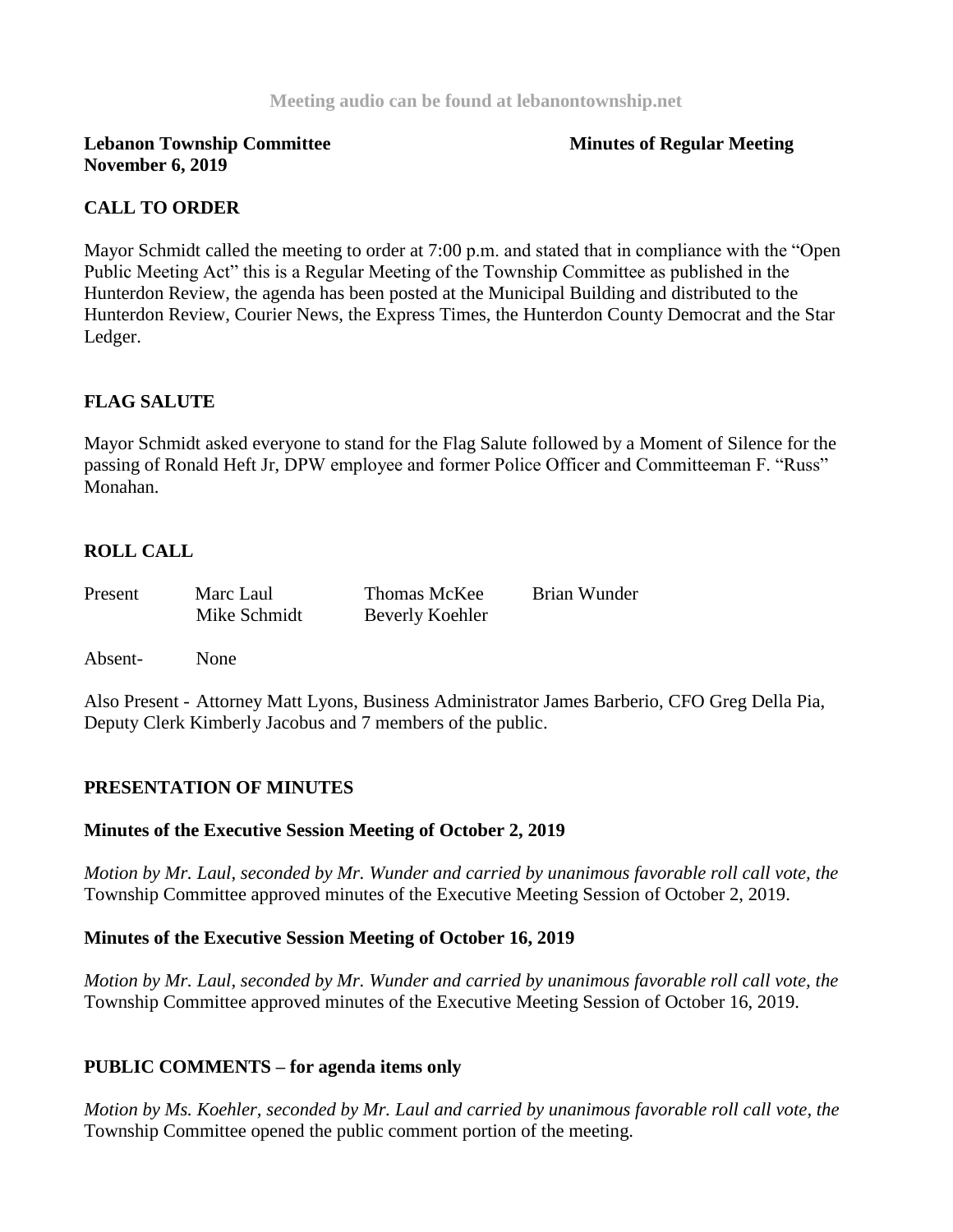LTCM 11/06/2019 Page 2 of 12

There was no comment from the public.

*Motion by Ms. Koehler, seconded by Mr. Laul and carried by unanimous favorable roll call vote, the* Township Committee closed the public comment portion of the meeting.

# **ORDINANCE – Amending Chapter 72-Personel Policy**

#### **Introduction**

*Motion by Ms. Koehler, seconded by Mr. Laul and carried by unanimous favorable roll call vote,* the Township Committee introduced Ordinance 2019-08, as written below.

Public hearing will be December 4, 2019.

#### **TOWNSHIP OF LEBANON, COUNTY OF HUNTERDON ORDINANCE NO. 2019-08 AN ORDINANCE AMENDING CHAPER 72, OF THE CODE OF THE TOWNSHIP OF LEBANON, COUNTY OF HUNTERDON, STATE OF NEW JERSEY**

**WHEREAS**, the Township of Lebanon is desirous to update its Municipal Code pertaining to Personnel Policies to conform with the laws of the State of New Jersey.

**NOW, THEREFORE, BE IT ORDAINED**, by the Mayor and Committee of the Township of Lebanon, in the County of Hunterdon, that the Municipal Code of the Township of Lebanon pertaining to Personnel Policies, is hereby amended and supplemented as follows:

#### **[§ 72-1 Short title.](https://ecode360.com/6916482#6916483)**

This chapter shall be known and may be referred to by its short title, which is "The Salary Policy and Benefits Ordinance."

## **§ 72-2 Benefits**.

Full-time employees shall be entitled to the following benefits:

Full family coverage under the State Health Benefits Program at the tier provided under the CWA Contract and the associated Prescription Plan. The employee has the option to keep the base Plan or to choose a higher or lower tier plan, but must pay the additional premium or receive credit, as the case may be. The employee is responsible for a share of monthly premium and all deductibles and co-pays as described in the then currently applicable CWA Contract.

- 1. Employees who meet the requirement for opting out of this coverage who elect to opt out of this coverage shall be entitled to the maximum opt-out payment permitted by New Jersey law.
- A. Workers Compensation and Non-Work Disability benefits equal to the benefits provided in the then currently applicable CWA Contract, including all associated requirements (i.e., use of sick days or other leave) and employee costs.
- B. One week paid vacation after one year of service; two weeks paid vacation after two years of service; three weeks paid vacation after five years of service; and four weeks paid vacation after 10 years of service. Vacation leave shall accrue effective January  $1<sup>st</sup>$ . An employee shall have the option of carrying over up to ten vacation days into the following year, but no further. An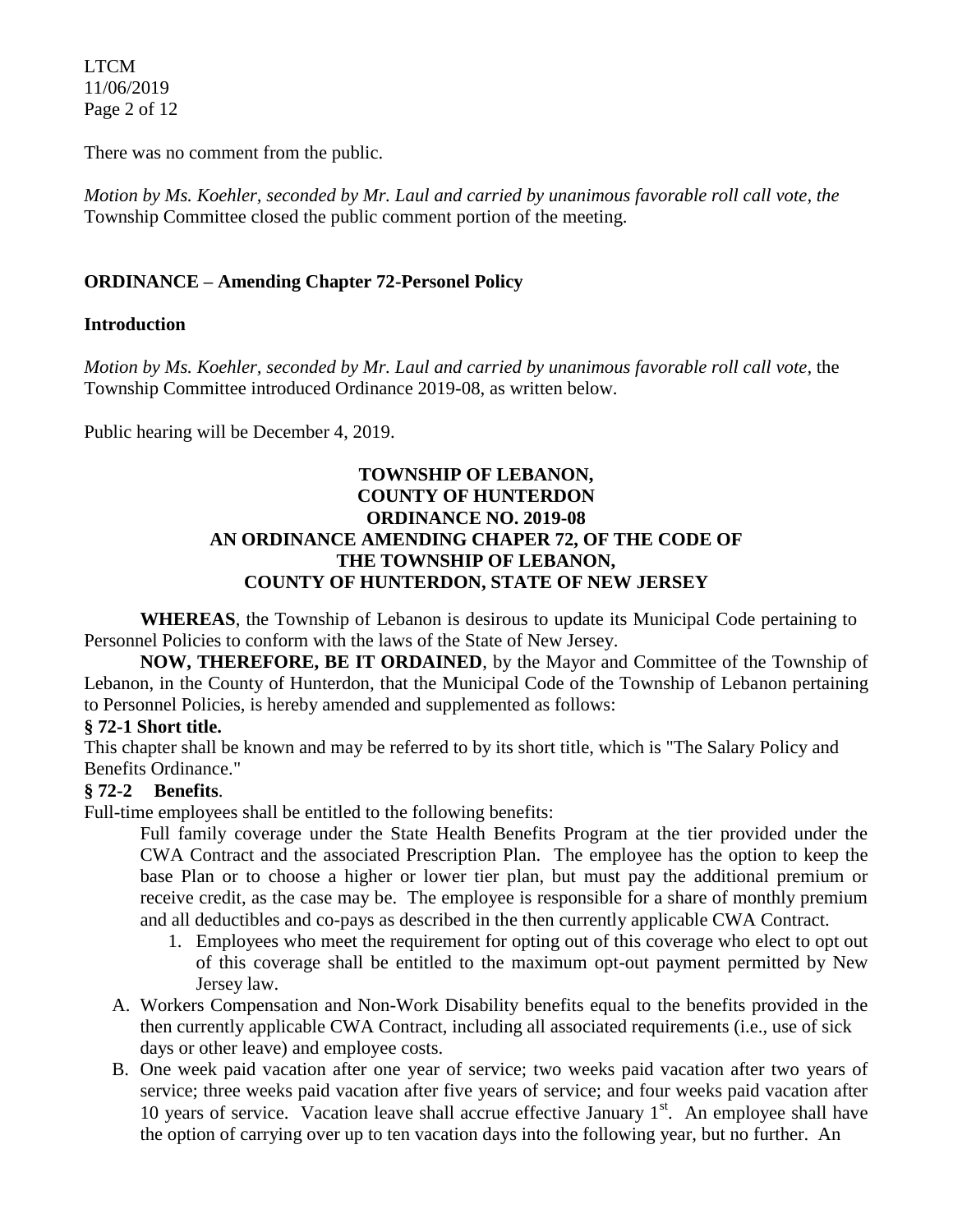employee, who is a CWA member, shall also have the option of receiving in lieu of vacation pay in accordance with the then applicable CWA Contract. Employees who are not members of CWA, shall be entitled to receive pay in lieu of vacation to a maximum of one week.

- C. A maximum of ten days paid sick leave each year with the right to carry over up to 30 additional days of unused sick leave from prior years of service. Employees must submit a Doctor's Certification for three consecutive days of sick leave. Unused sick days have no cash value.
- D. Four personal days. Personal days have no cash value and cannot be carried forward.
- E. Bereavement days. Each employee shall be allowed time off, from the date of death until the day of burial (seven days maximum), in the event of the death of that employee's spouse or domestic partner, father, mother, grandfather, grandmother, son, daughter, brother, sister, grandchild, father-in-law, mother-in-law, son-in-law, or daughter-in-law. For an uncle, aunt, nephew, niece, brother-in-law, sister-in-law, or cousin of the first degree: the day of burial only.
- F. Paid holidays as per the then currently applicable CWA Contract: Presently, New Year's Day, New Year's Eve, Good Friday, Memorial Day, Independence Day, Labor Day, Columbus Day (or any holiday created by renaming Columbus Day), Veteran's Day, Thanksgiving Day, Christmas Day, Christmas Eve, Martin Luther King's Birthday, Presidents Birthday and the day after Thanksgiving. Per the CWA Contract, if Christmas Eve or New Year's Eve falls on a Saturday or a Sunday, they will not be a paid holiday.

# **§ 72-3 Overtime pay and compensatory time off.**

- A. The hourly employees other than police officers shall be paid 1 ½ times their hourly wage for any hours worked beyond eight hours in any single workday, or they may take compensatory time at a rate of 1 ½ times the hours worked, at the rate applicable at the time it is accrued.
- B. The non-exempt salaried employees other than police officers shall be entitled to compensatory time off at the rate of  $1 \frac{1}{2}$  times for each qualifying time or shall be paid  $1 \frac{1}{2}$  times at the rate applicable at the time it is accrued, for any hours worked beyond 40 hours during a seven-day week. All accumulated compensatory time must be utilized before March  $31<sup>st</sup>$  of the year following the year the compensatory time is accrued.

#### **§ 72-4 Travel expenses.**

With the exception of the Township Attorney and the Township Engineer, all officers and employees shall be paid an amount of money for travel in their own vehicles in connection with their official Township duties. Such amount shall be set at the rate set by the IRS. No travel reimbursement will be paid for travel within Hunterdon County or to or from an employee's residence to a destination within Hunterdon County.

## **§ 72-5 Collective Bargaining Units.**

A. PBA Local 188. Members of the PBA Local 188 shall be entitled to such benefits that are set forth in the contract between the Township of Lebanon and PBA. Benefits in that contract shall apply to all members of the PBA Local 188.

B. CWA Local 1040. Members of the CWA Local 1040 shall be entitled to such benefits that are set forth in the contract between the Township of Lebanon and the CWA. Benefits in that contract shall apply to all members of the CWA Local 1040.

## **§ 72-6 Part-time employees.**

All part-time employees shall be entitled to the following benefits:

A. A paid holiday whenever a regularly scheduled workday coincides with one of the days set forth in **§ [72-2G](https://ecode360.com/6916494#6916494)**.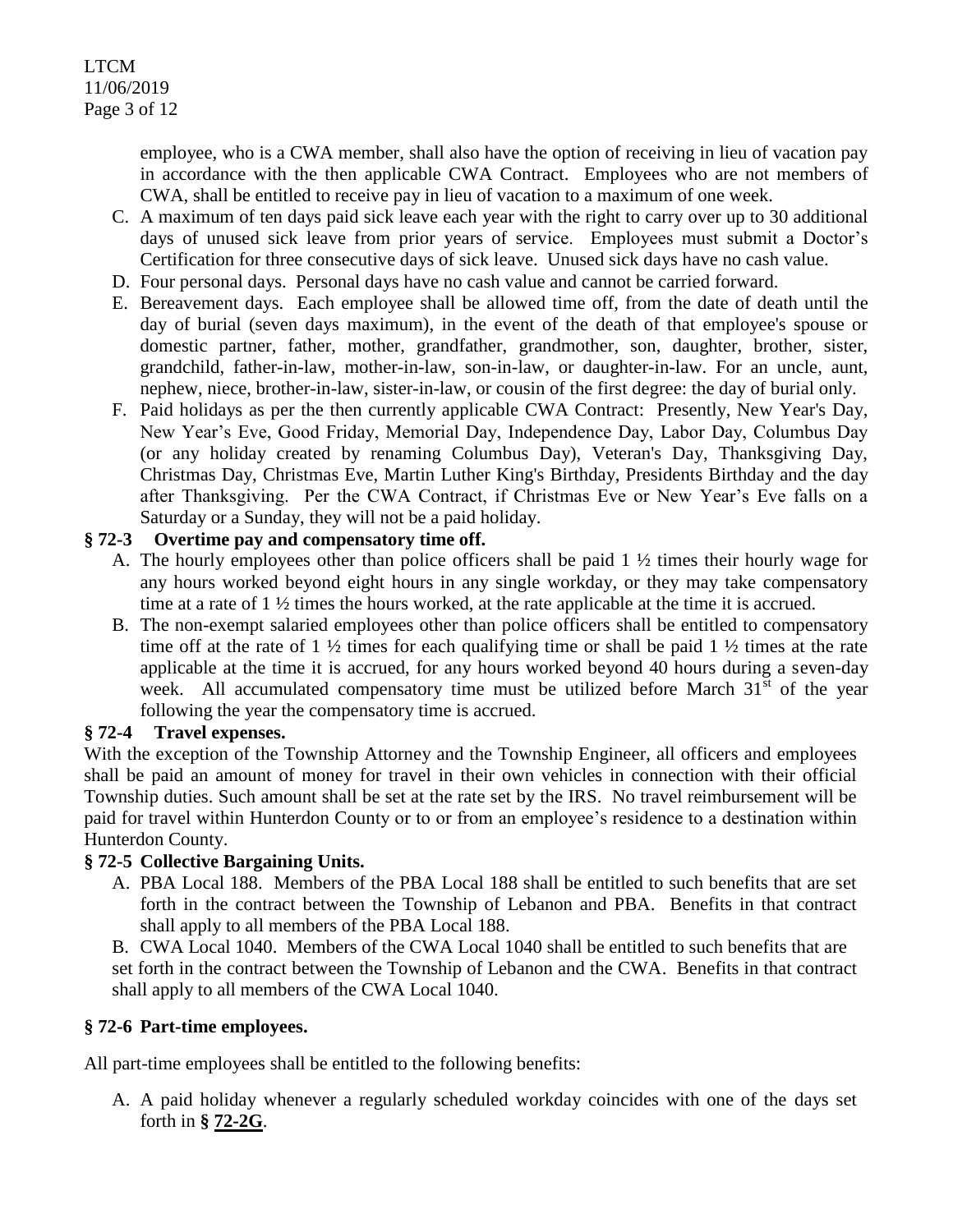#### LTCM 11/06/2019 Page 4 of 12

#### B. Sick Leave.

1. Definitions.

a. As used in this subsection, the following terms shall have the meanings indicated:

[PART-TIME EMPLOYEE](https://ecode360.com/34002072#34002072)

A permanent employee that typically works less than 30 hours per week.

[SEASONAL EMPLOYEE](https://ecode360.com/34002073#34002073)

An employee that is employed for 120 calendar days or less during the calendar year.

#### [SICK LEAVE](https://ecode360.com/34002074#34002074)

Paid leave that may be granted to an employee for any of the reasons set forth in *N.J.S.A.* 34:11D-1:

- 1) Time needed for diagnosis, care or treatment of, or recovery from an employee's mental or physical illness, injury or other adverse health condition, or for preventive medical care for the employee;
- 2) Time needed for the employee to aid or care for a family member of the employee during diagnosis, care, or treatment of, or recovery from, the family member's mental or physical illness, injury or other adverse health condition, or during preventive medical care for the family member;
- 3) Absence necessary due to circumstances resulting from the employee, or a family member of the employee, being a victim of domestic or sexual violence, if the leave is to allow the employee to obtain for the employee or the family member: medical attention needed to recover from physical or psychological injury or disability caused by domestic or sexual violence; services from a designated domestic violence agency or other victim services organization; psychological or other counseling; relocation; or legal services, including obtaining a restraining order or preparing for, or participating in, any civil or criminal legal proceeding related to the domestic or sexual violence;
- 4) Time during which the employee is not able to work because of a closure of the employee's workplace, or the school or place of care of a child of the employee, by order of a public official due to an epidemic or other public health emergency, or because of the issuance by a public health authority of a determination that the presence in the community of the employee, or a member of the employee's family in need of care by the employee, would jeopardize the health of others; or
- 5) Time needed by the employee in connection with a child of the employee to attend a school-related conference, meeting, function or other event requested or required by a school administrator, teacher, or other professional staff member responsible for the child's education, or to attend a meeting regarding care provided to the child in connection with the child's health conditions or disability.
- b. All other definitions set forth in *N.J.S.A.* 34:11D-1 are incorporated herein by reference.
- 2. Part-time employees.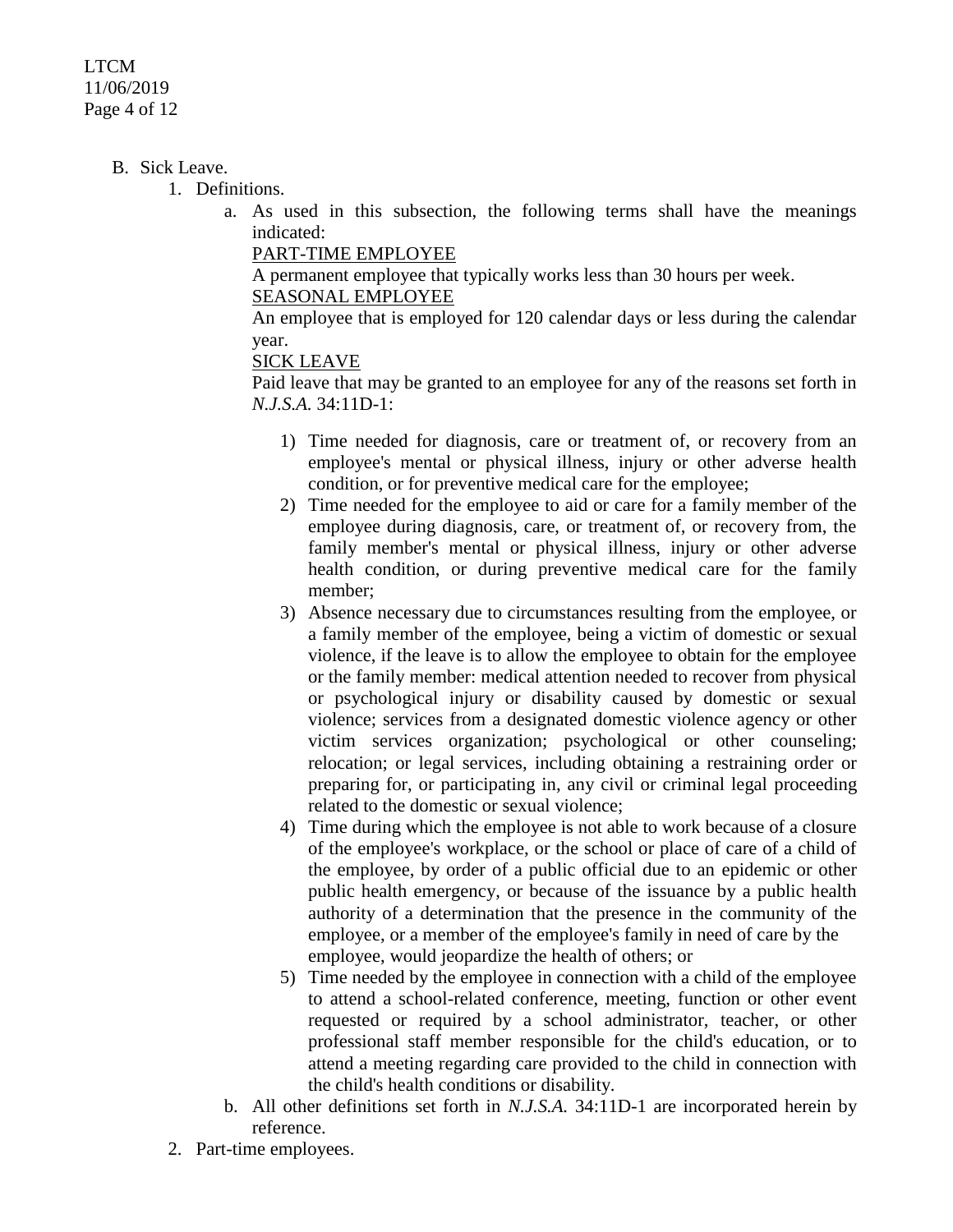- a. Part-time employees shall receive one hour of sick leave for every 30 hours worked. Part-time employees not covered by a collective bargaining agreement are eligible for sick leave as set forth herein and to the extent required by *N.J.S.A.* 34:11D-1, et seq. Seasonal employees (i.e., those hired for less than 120 consecutive calendar days in one calendar year) are not eligible for sick leave.
- b. Existing part-time employees shall begin accruing sick leave time on October 28, 2018, and shall be able to use earned sick time as soon as it is accrued in at least half-day increments. New part-time employees shall be eligible to use earned sick leave beginning on the 120th calendar day after the employee commences employment.
- c. Part-time employees shall be permitted to carry forward sick leave hours from one benefit year to the next. However, each part-time employee shall not be permitted to accrue, use in one benefit year, or carry forward from one benefit year to the next, more than 40 hours of earned sick leave.
- d. Part-time employees shall not be entitled to compensation for unused sick time upon retirement. An employee, whether part-time or full-time, who has been terminated or discharged shall not be entitled to payment for unused sick leave. Should an employee voluntarily sever their employment with the Township, or should they be terminated, they shall not receive monetary compensation for any unused sick time that they have accrued.

#### **§ 72-7 Effective date of benefits.**

The compensation, benefits and reimbursement provisions hereof shall be effective on and after January 1, 1995.

**BE IT FURTHER ORDAINED** that this amendment shall be effective upon the date of adoption.

#### **RESOLUTION**

#### **Resolution No. 87-2019** - **Appoint Business Administrator Fund Manager**- Tabled

Business Administrator Barberio stated that the Township already has a Fund Manager. The resolution will be on the January 2020 agenda for new appointments.

#### **Resolution No. 88-2019** - Authorize County Open Space Municipal Grant

*Motion by Mr. Laul, seconded by Mr. McKee and carried by unanimous favorable roll call vote, the*  Township Committee approved the County Open Space Municipal Grant. (as written below)

#### **STATE OF NEW JERSEY COUNTY OF HUNTERDON TOWNSHIP OF LEBANON RESOLUTION NO. 88-2019 MUNICIPAL GRANT PROGRAM-OPEN SPACE DEBT PAYDOWN**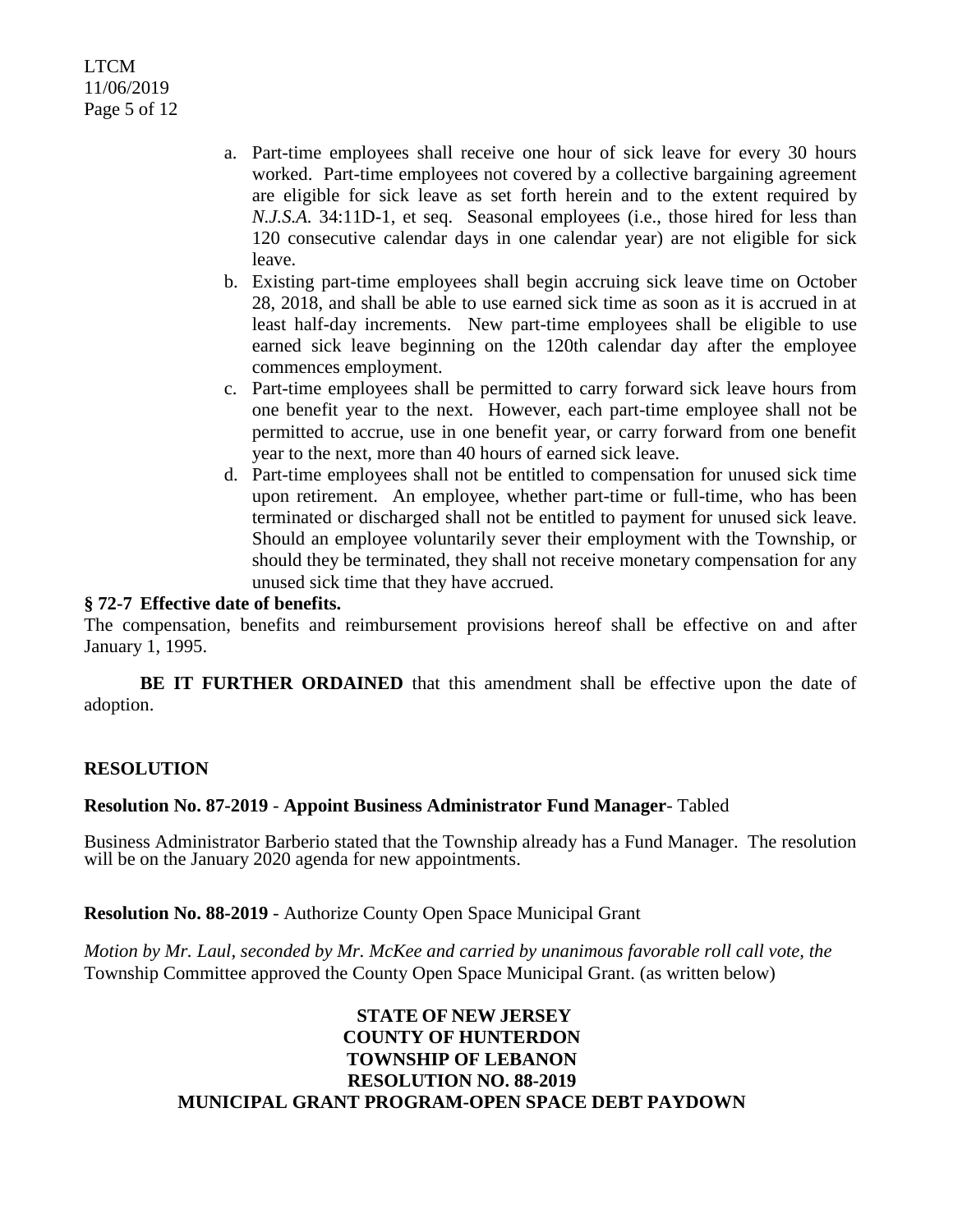LTCM 11/06/2019 Page 6 of 12

**WHEREAS**: The Hunterdon County Board of Chosen Freeholders has approved an Open Space Trust Fund and established a Municipal Grants Program to provide County Funds in connection with preserving open space, natural areas, farmland and historic sites; to acquire,

develop, improve and maintain county and municipal lands for recreation and conservation purposes; and preservation of historic structures, properties, facilities, sites, areas, or objects; or for the payment of debt service or indebtedness issued or incurred by the municipality for any of the purposes described above; and

**WHEREAS**, the Township of Lebanon desires to further the public interest by obtaining funding in the amount of \$199,526.00 from the County of Hunterdon to fund the following project: Open Space Debt Paydown 2019 at a cost of \$199,526.00;

**NOW, THEREFORE**, the governing body resolves that the Mayor is hereby authorized to: (a) make application for such County Open Space Trust Funds,

(b) provide additional application information and furnish such documents as may be required, and (c) act as the authorized correspondent of the above named Municipality; and

**WHEREAS**, the County of Hunterdon shall determine if the application is complete and in conformance with the scope and intent of the Hunterdon County Open Space, Farmland and Historic Preservation Trust Fund Plan, applicable Freeholder Board Policies and the Procedures Manual for the Municipal Grant Program adopted thereto, and notify the Municipality of the amount of the funding award; and

**WHEREAS**, the Municipality is willing to use the County funds in accordance with such adopted Policies and Procedures, and applicable state and local government rules, regulations and statutes; **NOW, THEREFORE, BE IT FURTHER RESOLVED, BY THE Committee of the Township of Lebanon**

- 1. That the Mayor of the above named Municipality is hereby authorized to execute any documents and agreements with the County of Hunterdon known as Open Space Debt Paydown 2019;
- 2. That the Municipality has its share of funds, if required, in the amount of \$ N/A;
- 3. That, in the event the County of Hunterdon's funds are less than the total project cost specified above, the applicant has the balance of funding necessary to complete the project;
- 4. That the applicant agrees to comply with all applicable federal, state, and local laws, rules, and regulations in its performance of the project; and
- 5. That this resolution shall take effect immediately.

# **Resolution No. 89-2019** - Amend SLEO Contract with North–Voorhees High School

*Motion by Mr. Laul, seconded by Ms. Koehler and carried by unanimous favorable roll call vote, the*  Township Committee approved increasing to 3 Special Officers effective immediately. (as written below).

## **TOWNSHIP OF LEBANON HUNTERDON COUNTY, NEW JERSEY RESOLUTION NO. 89-2019 RESOLUTION INCREASING THE CLASS III SPECIAL LAW ENFORCEMENT OFFICERS (SLEO's) ASSIGNED TO THE NORTH HUNTERDON-VOORHEES REGIONAL HIGH SCHOOL DISTRICT**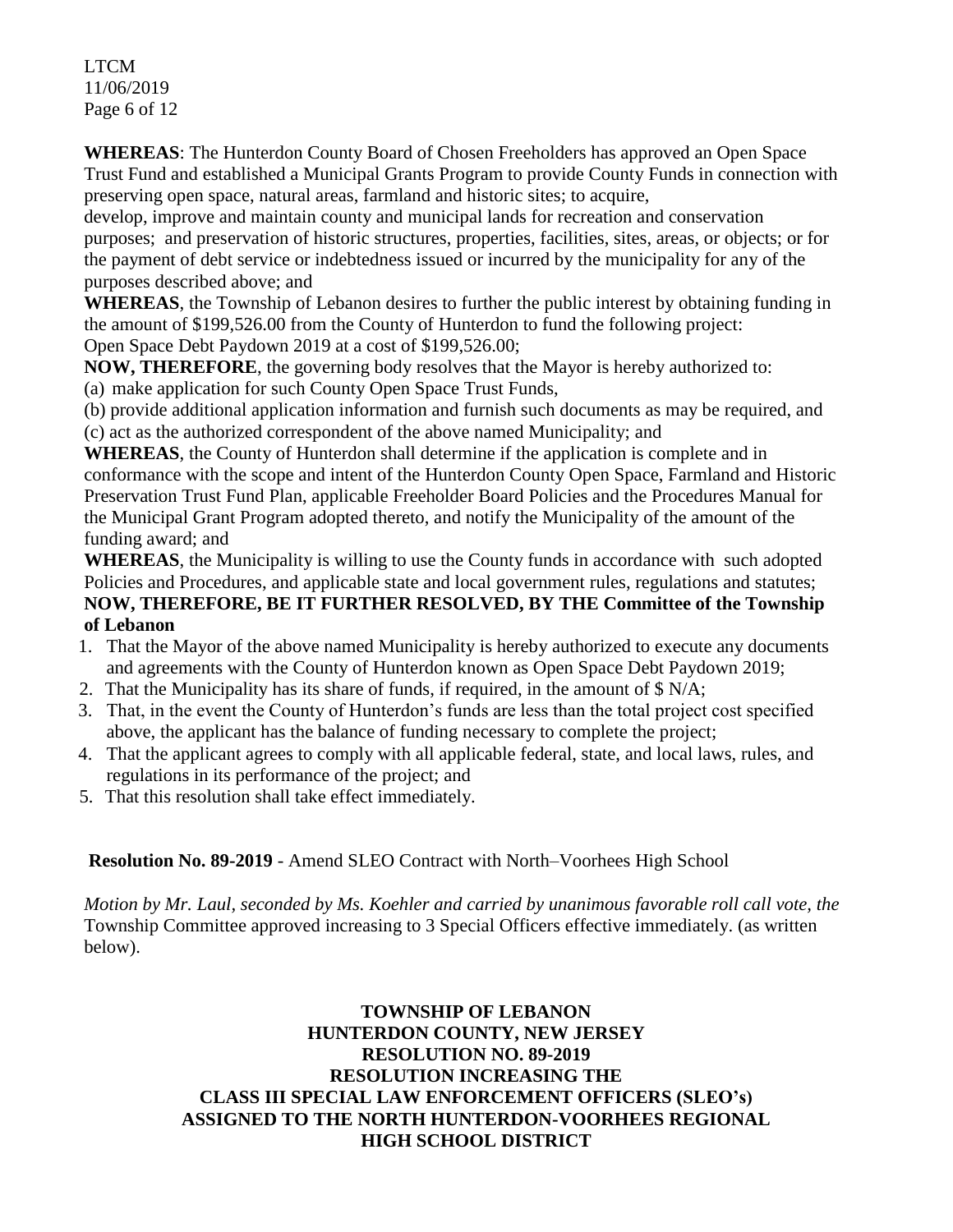LTCM 11/06/2019 Page 7 of 12

WHEREAS, on July 1, 2018, North Hunterdon-Voorhees Regional High School District Board of Education and the Township of Lebanon entered into a Shared Services Agreement for Class III Law Enforcement Officer; and

WHEREAS, said Shared Services Agreement provides for two Class III SLEO's; and

WHEREAS, the School District has requested the Shared Services Agreement be amended to provide three Class III SLEO's, effective immediately.

WHEREAS, the number of Class III SLEO's will be increased from two officers to three officers, effective November 6, 2019.

NOW THEREFORE BE IT RESOLVED by the Mayor and the Township Committee of the Township of Lebanon do hereby approve the increase in the Class III SLEO's to three Class III SLEO's assigned to the North Hunterdon-Voorhees Regional High School District.

*Motion by Mr. Laul, seconded by Mr. McKee and carried by unanimous favorable roll call vote, the* Township Committee approved the Chief to advertise for a new Special 3 as requested by Voorhees High School.

#### **Resolution No. 90-2019** - Revise Police Chiefs Contract - Tabled to Executive

Mayor Schmidt stated that there may be potential action taken after the Executive Session.

#### **OLD BUSINESS**

#### **Updated Best Practices Worksheet CY 2019 – CFO Greg Della Pia**

CFO Greg Della Pia explained to the Committee that in his haste he had completed the wrong Best Practices Worksheet. The new Best Practices Inventory increased from 50 to 84 questions. There are 3 separate sections. He completed the correct worksheet and submitted it to the State by the deadline, October 30. The last step was for the Best Practice was to have it before the Committee at a meeting.

#### **Revaluation Update – Assessor Erica Brandmaier**

Assessor Erica Brandmaier was present to give an update on the revaluation. She handed out sample letters that the residents will be receiving after November 10.Ms. Brandmaier stated that Lebanon Township had an excellent entry rate72%, of the 2268 residential homes, 1642 were inspected. She encourages everyone to attend an informal meeting just to review their property record card to make sure it is correct. The meeting will start next week. All questions should go directly to Professional Property Appraisal.

#### **Environmental Assessment Contract-Open Space Acquisition**

The Township has approved a contract to acquire approximately 2 acres of property at 661 Woodglen and as part of that property transaction the Township has to retain an environmental services firm to perform a preliminary assessment. The Township solicited and received 3 quotes. The low quote is from Brockerhoff Environmental Services in the amount of \$2,850.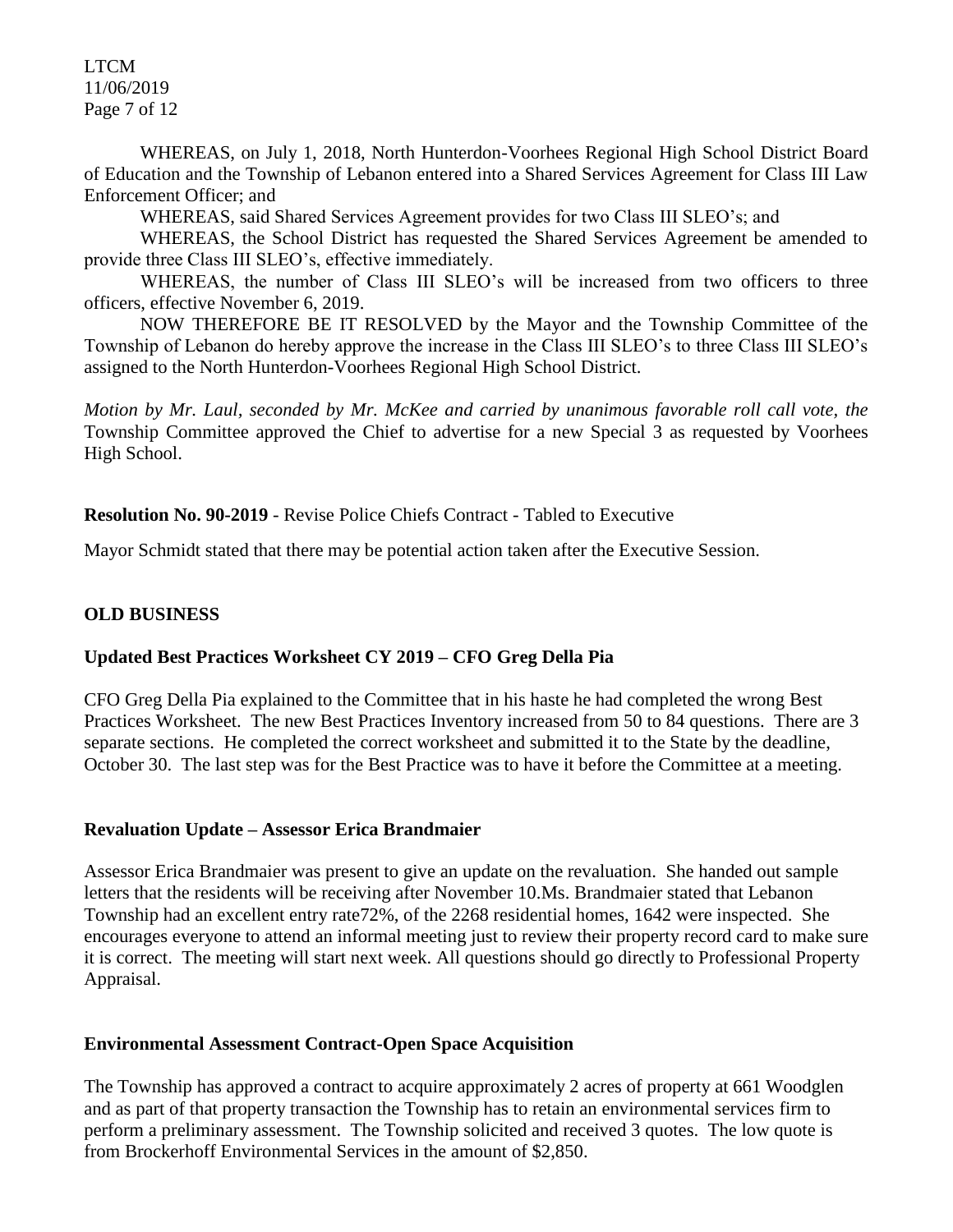LTCM 11/06/2019 Page 8 of 12

*Motion by Ms. Koehler, seconded by Mr. Laul and carried by unanimous favorable roll call vote, the* Township Committee approve the contract for Brockerhoff Environmental Services.

Mayor Schmidt stated that New Jersey Water Supply normally offers to pay 50% of select transaction costs, including the preliminary environmental assessment cost because they own with us jointly the neighboring property but they are not going to enter into any owning any of this property, they have offered to pay 100% of the survey work, the preliminary assessment and the title search. They have already paid 50% of the appraisal work that was done.

Mayor Schmidt also stated that the Open Space Referendum question passed with 57% of the votes and will be certified shortly. The next step is to amend the ordinance to reflect the question.

The Stop the Soot grant that the Township applied for earlier this year, the Township was notified that they were approved for that grant of \$31,189.43 to purchase a backhoe, which has been ordered and should take 6 to 8 weeks to get.

## **NEW BUSINESS**

**Advertise to hire 2-DPW Employees** – Tabled to Executive

## **Purchase Request-DPW Mason Dump**

*Motion by Mr. Laul, seconded by Ms. Koehler and carried by unanimous favorable roll call vote, the* Township Committee approved the purchase of a 2020 Mason Dump in the amount of \$84,303.93.

## **Schedule 2020 Re-Organization Meeting**

The Committee discussed what day would work for everyone for the Re-Org meeting. The consensus was January 7, 2020 at 6 p.m.

*Motion by Ms. Koehler, seconded by Mr. Laul and carried by unanimous favorable roll call vote, the* Township Committee approved the Re-Org meeting for January 7, 202 at 6 p.m.

# **PRESENTATION OF VOUCHERS**

Committee Members provided a description of vouchers exceeding \$1000.00.

*Motion by Ms. Koehler, seconded by Mr. Laul and carried by unanimous favorable roll call vote*, *the*  Township Committee approved the November 6, 2019 bill list in the amount of \$997,008.98.

# **CORRESPONDENCE**

a. Recreation Minutes of September 5, 2019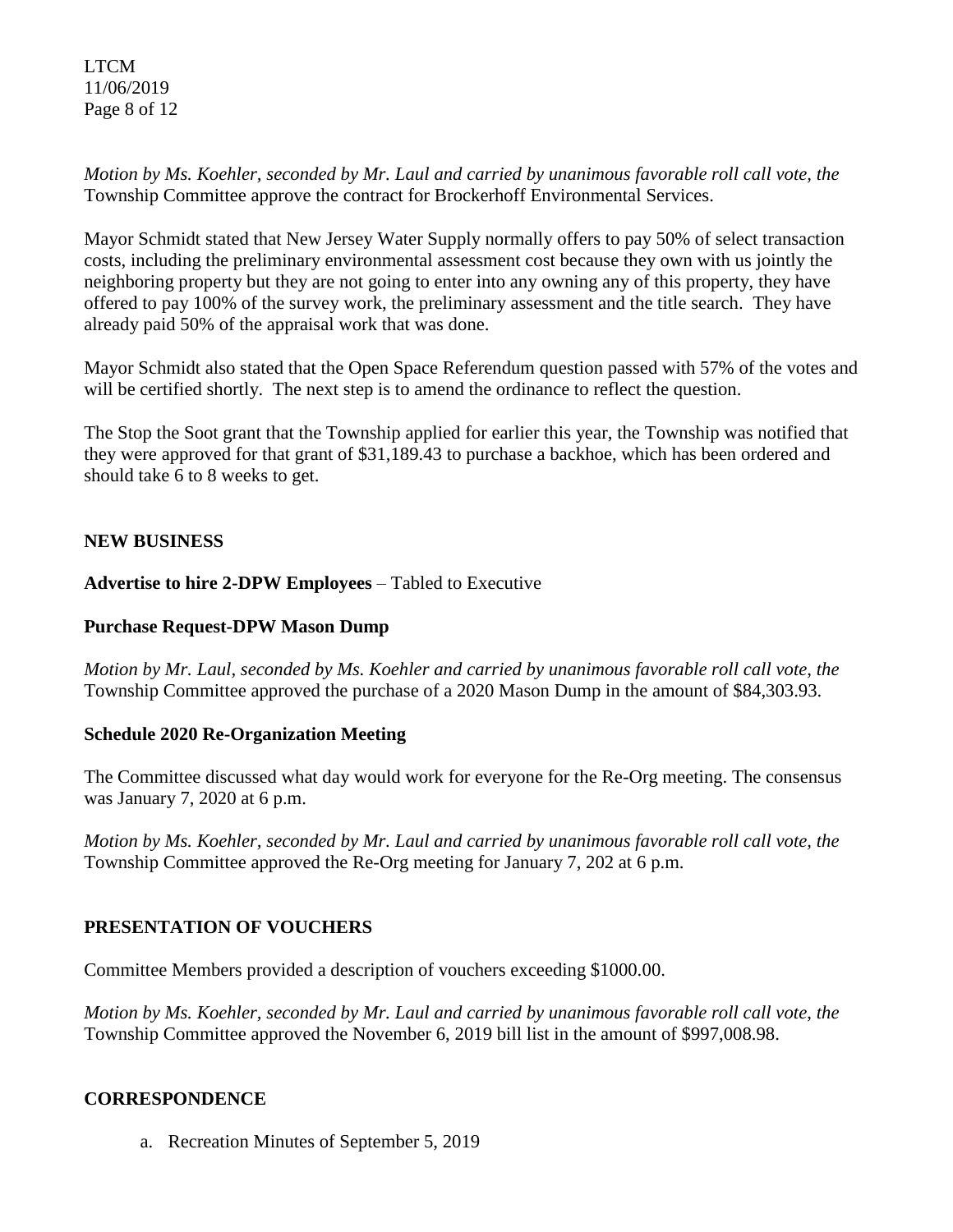LTCM 11/06/2019 Page 9 of 12

- b. Museum-Curators Report
- c. Thank you from the North Hunterdon Food Pantry
- d. Police No Shave November Fundraiser for the LT. Scott Oldenberg Foundation
- e. Police Mourning Bands in honor of "Russ" Monahan
- f. DEP Green Acres Project #1019-17-054
- g. Shredding Event Results
- h. October Animal Control Report

# **ADMINISTRATOR'S REPORT**

Business Administrator James Barberio has had contact with the Holland Township regarding the QPA Shared Services Agreement. He spoke to the Deputy Mayor and they will be looking over the contract and get back to us for our attorney's review.

He tried to get in touch with Aqua regarding Pine Ridge Road and was unable to get in touch with Mr. Hildebrandt and asked DPW Supervisor Gabriel to go to Aqua to get a contact number.

On Monday, Mr. Barberio meet with Committeewoman Koehler, DPW Supervisor Gabriel and A Tech regarding the garage bay floor. At the preconstruction meeting, they gave a start date of November 18. They will start to pour the concrete and it should be cured by November 26.

## **PUBLIC COMMENTS**

*Motion by Mr. Laul, seconded by Ms. Koehler and carried by unanimous favorable roll call vote, the*  Township Committee opened the Public Comment portion of the meeting.

Gordon Sandelier - Voorhees Road- Stated that someone had put a steel container on the property on the corner of Route 513 and Voorhees Road. Mr. Wunder stated that he had spoken to the zoning officer, and he was aware of theof the container and he had given the owner some time to take care of removing the container.

*Motion by Mr. Laul, seconded by Ms. Koehler and carried by unanimous favorable roll call vote, the*  Township Committee closed the Public Comment portion of the meeting.

## **EXECUTIVE SESSION - Resolution No. 91-2019**

Items for the Executive Session will be: Police Chief Succession, New Hire for DPW, Update on Collective Bargaining for CWA, and for PBA and Chief's Contract.

Potential action may be taken on the Chief's Contract and the DPW hire.

*Motion by Mr. Laul, seconded by Ms. Koehler and carried by unanimous favorable roll call vote, the* Township Committee approved Resolution No. 91-2019 and convened in executive session at 7:47 p.m.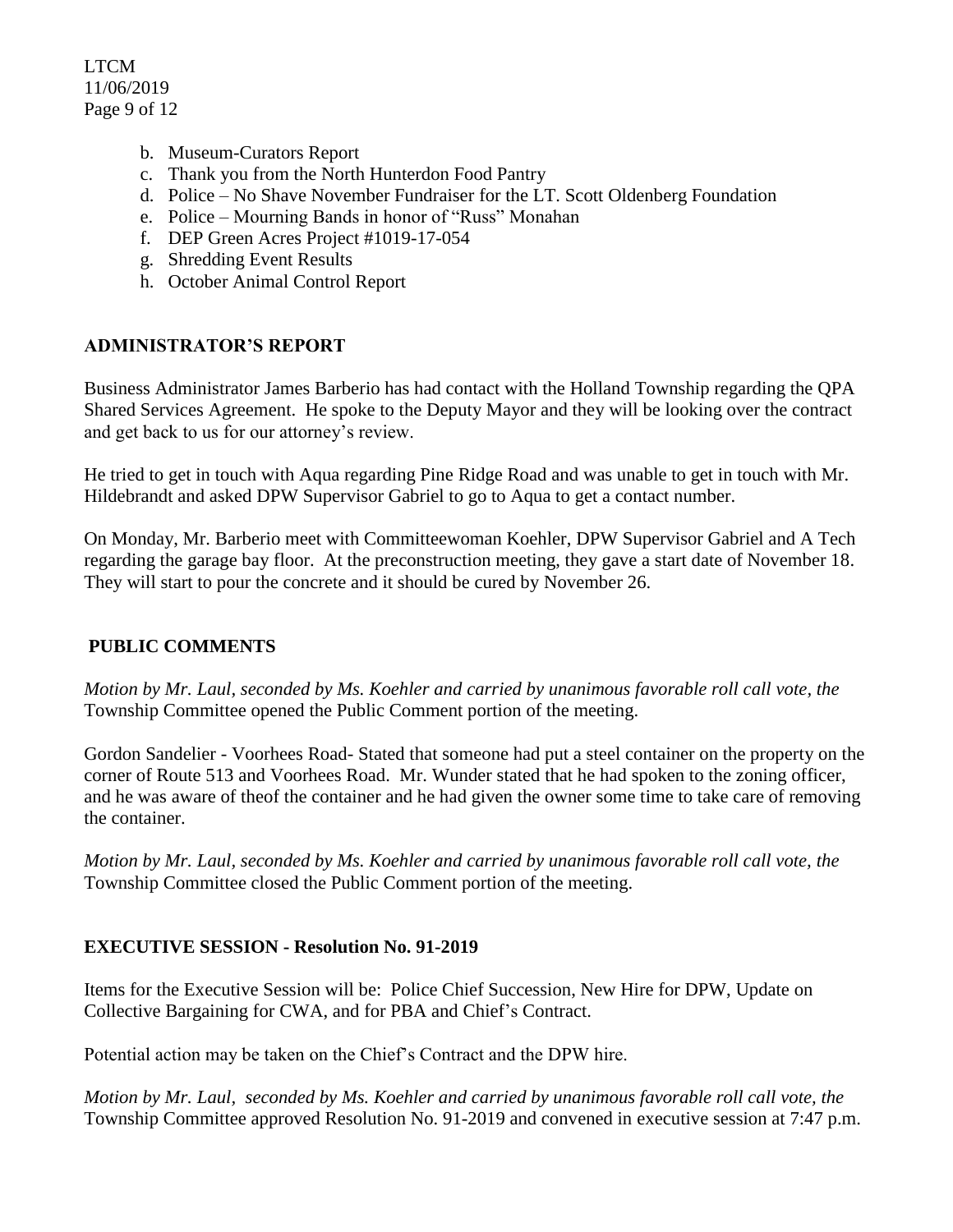LTCM 11/06/2019 Page 10 of 12

## **TOWNSHIP OF LEBANON COUNTY OF HUNTERDON STATE OF NEW JERSEY RESOLUTION NO. 91-2019**

#### **RESOLUTION AUTHORIZING EXECUTIVE SESSION**

**WHEREAS**, the Open Public Meetings Act; *N.J.S.A.* 10:4-6 *et seq*., declares it to be the public policy of the State to insure the right of citizens to have adequate advance notice of and the right to attend meetings of public bodies at which business affecting the public is discussed or acted upon; and

**WHEREAS**, the Open Public Meetings Act also recognizes exceptions to the right of the public to attend portions of such meetings; and

**WHEREAS**, the Mayor and Committee find it necessary to conduct an executive session closed to the public as permitted by the *N.J.S.A*. 40:4-12; and

**WHEREAS**, the Mayor and Committee will reconvene in public session at the conclusion of the executive session;

**NOW, THEREFORE, BE IT RESOLVED** by the Mayor and Committee of the Township of Lebanon, County of Hunterdon, State of New Jersey that they will conduct an executive session to discuss the following topic(s) as permitted by *N.J.S.A*. 40:4-12:

\_\_\_\_\_\_A matter which Federal Law, State Statute or Rule of Court requires be kept confidential or excluded from discussion in public (Provision relied upon:

 $\qquad \qquad )$ ;

\_\_\_\_\_\_A matter where the release of information would impair a right to receive funds from the federal government;

\_\_\_\_\_\_A matter whose disclosure would constitute an unwarranted invasion of individual privacy;

\_\_\_\_\_\_A collective bargaining agreement, or the terms and conditions thereof (Specify contract: \_\_\_\_\_

A matter involving the purpose, lease or acquisition of real property with public funds, the setting of bank rates or investment of public funds where it could adversely affect the public interest if discussion of such matters were disclosed; Real Estate Acquisitions

Tactics and techniques utilized in protecting the safety and property of the public provided that their disclosure could impair such protection;

Investigations of violations or possible violations of the law;

\_\_\_\_\_\_\_\_\_\_\_\_\_\_\_\_\_\_\_\_\_\_\_\_\_\_\_\_\_\_\_\_\_\_\_\_\_\_);

\_\_\_\_Pending or anticipated litigation or contract negotiation in which the public body is or may become a party; (The general nature of the litigation or contract negotiations is:

\_\_\_\_\_\_. The public disclosure of such information at this time would have a potentially negative impact on the municipality's position in the litigation or negotiation; therefore this information will be withheld until such time as the matter is concluded or the potential for negative impact no longer exists.)

\_\_\_\_\_\_Matters falling within the attorney-client privilege, to the extent that confidentiality is required in order for the attorney to exercise his or her ethical duties as a lawyer; (The general nature of the matter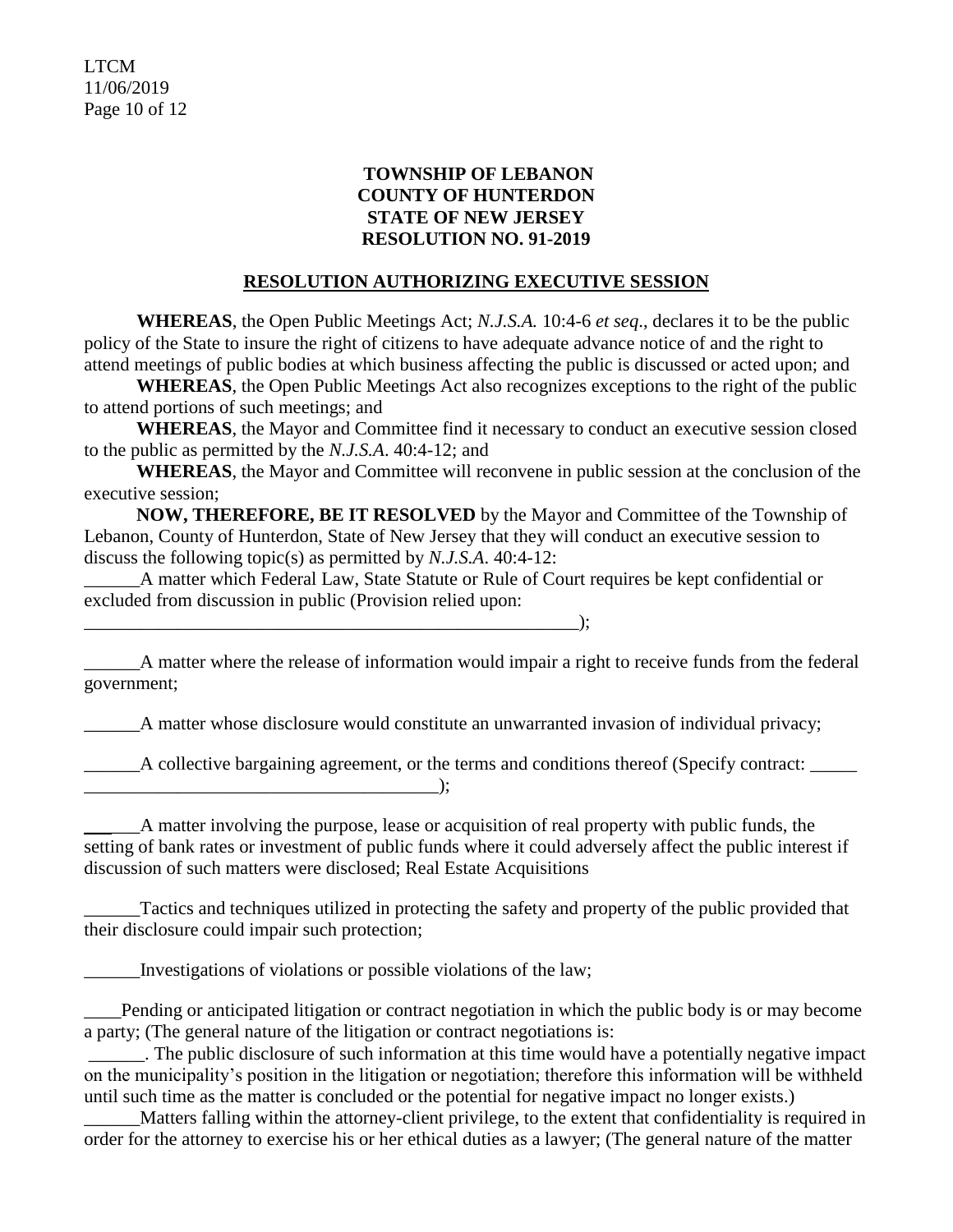is:

OR the public disclosure of such information at this time would have a potentially negative impact on the municipality's position with respect to the matter being discussed; therefore this information will be withheld until such time as the matter is concluded or the potential for negative impact no longer exists.*)*;

**\_X\_\_**Matters involving the employment, appointment, termination of employment, terms and conditions of employment, evaluation of the performance, promotion or disciplining of any specific prospective or current public officer or employee of the public body, where all individual employees or appointees whose rights could be adversely affected have not requested in writing that the matter(s) be discussed at a public meeting; (The employee(s) and/or general nature of discussion is: \_Chief's Succession Process, DPW\_Hire, CWA Contract, PBA Contract, Police Chief's Contract\_\_\_\_\_\_\_\_\_ the public disclosure of such information at this time would violate the employee(s) privacy rights; therefore this information will be withheld until such time as the matter is concluded or the threat to privacy rights no longer exists.;

\_\_\_\_\_\_Deliberation occurring after a public hearing that may result in the imposition of a specific civil penalty or loss of a license or permit;

**BE IT FURTHER RESOLVED** that the Mayor and Committee hereby declare that their discussion of the subject(s) identified above may be made public at a time when the Township Attorney advises them that the disclosure of the discussion will not detrimentally affect any right, interest or duty of the Township or any other entity with respect to said discussion.

**BE IT FURTHER RESOLVED** that the Mayor and Committee, for the reasons set forth above, hereby declare that the public is excluded from the portion of the meeting during which the above discussion shall take place.

The Committee reconvened the public meeting at 8:45 p.m.

*Motion by Mr. Laul, seconded by Mr Wunder and carried by unanimous favorable roll call vote, the* Township Committee approved Resolution 90-2019. (as written below)

#### **TOWNSHIP OF LEBANON HUNTERDON COUNTY, NEW JERSEY RESOLUTION NO. 90-2019 RESOLUTION APPROVING THE POLICE CHIEF'S SALARY ADJUSTMENT**

WHEREAS, the Township Committee of the Township of Lebanon has determined that a salary adjustment to the Chief of Police of the Lebanon Township Police Department is appropriate in exchange for a waiver of any other contractually entitled salary adjustment provision in his contract; and

WHEREAS, the Township Committee has approved a 2% salary increase for the Chief of Police; WHEREAS, the Township Committee has approved the salary increase to be effective retroactive to January 1, 2019.